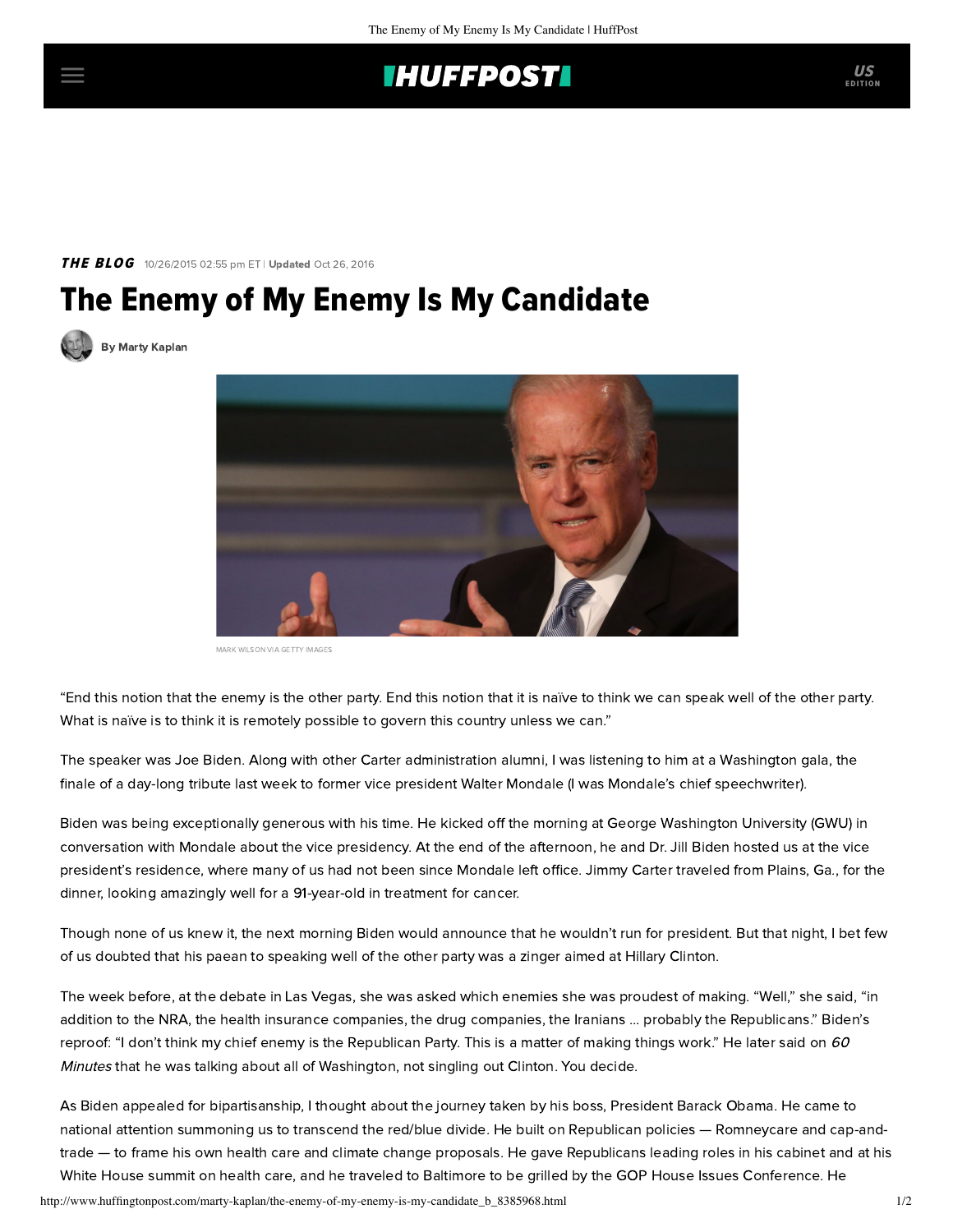#### The Enemy of My Enemy Is My Candidate | HuffPost

negotiated a grand bargain on entitlement cuts with John Boehner. And in return for extending an open hand across the partisan divide, he was played, betrayed, rolled, stiffed, stymied and stung.

At best, he was seen as a bad poker player; at worst, he was revealed as a political naïf singing Kumbaya to a nest of vipers. It is arguable that after the Democrats' stunning loss of the House in 2010, it was Obama's late realization that Republicans really were his enemy, and that anything he wanted to do would need to be done without them, that has accounted for virtually all his subsequent accomplishments.

If Hillary Clinton is elected president, there is a very slim chance that Democrats will win the Senate, but it would require a miracle to also take back the House. Don't get me wrong: [I dream of a wave election,](http://www.jewishjournal.com/marty_kaplan/article/marty_kaplan_dreaming_of_a_wave_election) a national revulsion at what the Republican Party has become, a tide so decisive that it sweeps to majorities on both sides of the Hill. But gerrymandering, voter suppression, Citizens United and a supine media make it far more likely that the members of Congress with whom she will be urged to "work together" and "arrive at consensus" for the sake of the country, as Biden put it in the Rose Garden the day before she spent 11 hours being prosecuted by them during a hearing about what happened in Benghazi in 2012, will include Benghazi committee members Trey Gowdy, Susan Brooks, Jim Jordan, Mike Pompeo, Martha Roby, Peter Roskam and Lynn Westmoreland, not to mention the Freedom Caucus that Jordan chairs. They're not going away.

Nor are the currents that sent them there. The middle ground is all but gone, according to a Pew Research Center [poll](http://www.people-press.org/2014/06/12/political-polarization-in-the-american-public/) last year. Ninety-two percent of Republicans are to the right of the median Democrat, and 94 percent of Democrats are to the left of the median Republican. Highly negative views of the opposing party have more than doubled since 1994, when the House and Senate were wrested from Bill Clinton's party.

Two-thirds of consistently Republican Americans, and half of consistently Democratic Americans, think that the other party's policies "are so misguided that they threaten the nation's well-being." Though half the country believes that elected Republicans and Democrats should compromise in the middle, that half is "off the edges of the playing field, distant and disengaged."

Active citizens — primary voters, letter writers, volunteers, donors — are the people least willing to see the parties meet halfway. More than half of consistent conservatives think Republican leaders should get two-thirds of what they want when they negotiate with Democrats, and nearly a quarter of them think Republicans should get 90 percent or more. Almost two-thirds of consistent liberals say Obama should get two-thirds of what he wants, and 16 percent of them think he should get 90 percent or more.

That's the message that will be ringing in the ears of the new Speaker of the House, and it will also be the message that the next president, of either party, will hear most loudly. I'm not sure that's so wrong.

Unlike half the country, I don't think there's any particular virtue in 50/50 compromises. What's the middle ground with Donald Trump on immigration — deporting half of the nation's 12 million undocumented immigrants? Building half a wall? What's 50/50 with Ben Carson on banning abortion [in all circumstances](http://www.usatoday.com/story/news/2015/10/25/ben-carson-abortion-rape-incest-roe-wade/74585040/) — applying the rape and incest exceptions on alternate days?

I can see Biden's point about solving the nation's problems: If you're working toward solutions, why call an advocate of a policy you oppose your "enemy," when "my good friend across the aisle" will do? My reservation is that speaking well of the other party can drain genuinely moral disputes of authentic moral authority.

At that GWU conversation about the vice presidency last week, my jaw dropped, as did Mondale's, when Biden said this about his predecessor to illustrate his point about comity: "I actually like Dick Cheney, for real. I think he's a decent man."

"Decent men," as *Esquire* political blogger Charlie Pierce [wrote](http://www.esquire.com/news-politics/politics/news/a39048/joe-biden-dick-cheney-nomination/) in reply, "do not torture, nor do they encourage others to do so, nor do they defend the practice by lying about what it really is. Decent men do not oversee the outing of covert CIA agents. Decent men do not help deceive their country into a war and then walk away with the profits. Decent men do not shoot their friends in the face and go for the Scotch bottle before they go for the cops."